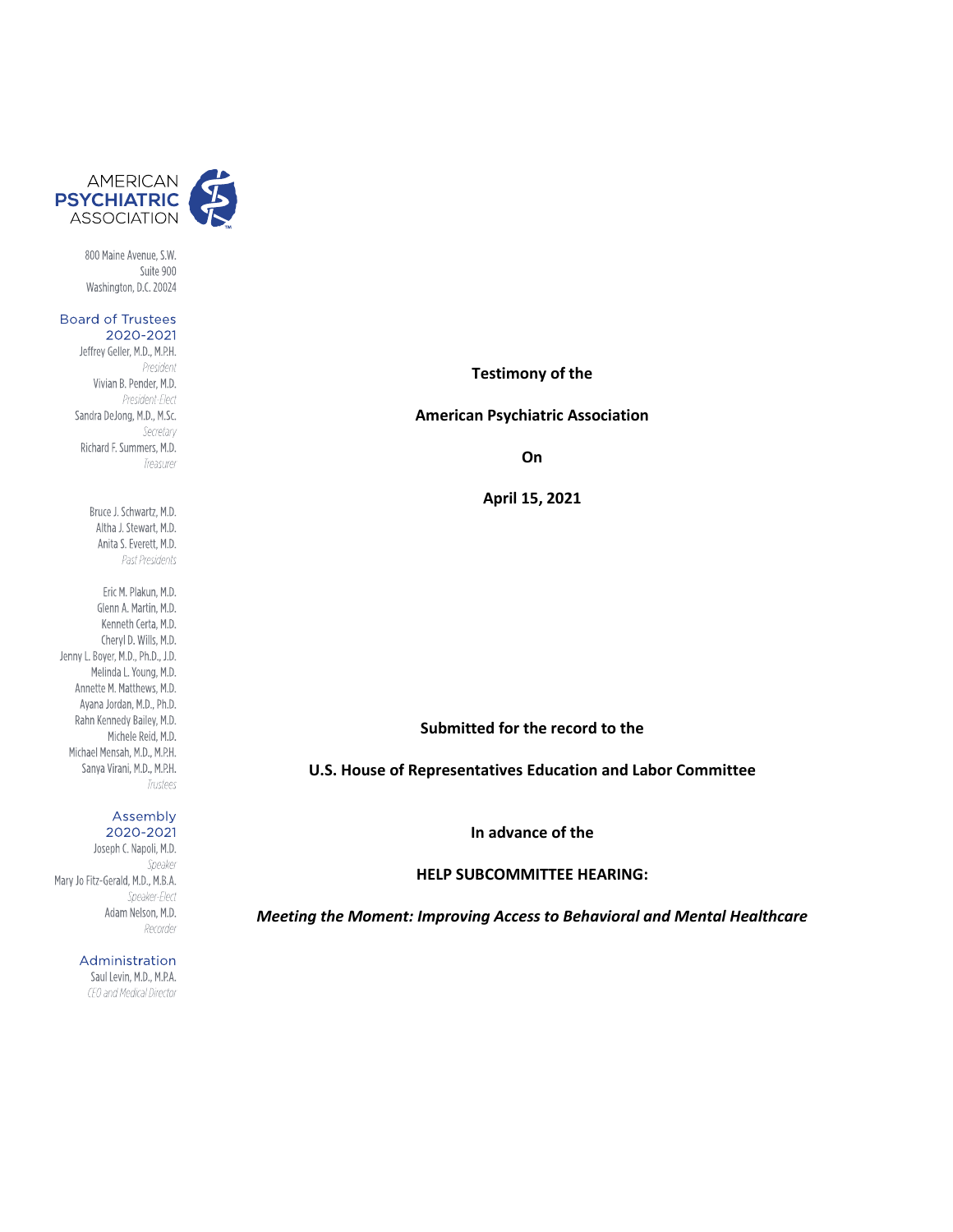Chairman DeSaulnier, Ranking Member Allen, and distinguished members of the Health, Employment, Labor, and Pensions Subcommittee of the House Education and Labor Committee, thank you for the opportunity to submit this testimony for the record on behalf of the over 37,400 psychiatrists of the American Psychiatric Association (APA) for your April 15, 2021 hearing entitled "*Meeting the Moment: Improving Access to Behavioral and Mental Healthcare*."

The APA is dedicated to providing our physician members with education and training on the most modern evidence-based treatments to diagnose and treat patients with mental illness and substance use disorders (SUD). The APA and our members are focused on ensuring humane care and effective treatment for all persons with mental illness and SUD, and is actively engaged in pursuing policies that affect our patients' access to quality care. Our sister organization the American Psychiatric Association Foundation (APAF), through its Center on Workplace Mental Health, is a premier source of workplace mental health expertise for employers. APAF also helps to facilitate the availability of culturally competent care through the training of minority fellows entering the field of psychiatry.

In our testimony today, we will highlight data related to access to mental health and SUD care in schools, for employees and for BIPOC communities. We will also use this testimony to offer policy recommendations to alleviate barriers to care with the overarching goal to improve our country's mental health system, with a particular focus on compliance with mental health parity requirements.

## **Mental Health in Education and the Workplace**

The costs associated with untreated mental illness in the workplace—numbering in the billions of dollars—far outweigh the costs of providing treatment. Yet mental and physical health are both vital to overall health, as is their treatment through integrated, evidence-based care. As the Centers for Disease Control and Prevention has recognized, mental illness, particularly depression, elevates the risk for many other health conditions, such as stroke, type 2 diabetes, and heart disease. The presence of chronic conditions also increases the risk of mental health conditions.

When employees do receive effective treatment for mental illnesses and substance use disorders, the results are seen in lower total medical costs, increased productivity, lower absenteeism and presenteeism, and decreased disability costs. Yet, fewer than half of the 17 million adults with depression in the United States get care for it, with resulting impacts on their personal and work lives. Therefore, it is essential to ensure that the health plans covering employees provide access to the care they need in order to lead healthy, productive lives.

Early identification of mental illness is also essential in preparing children for the workforce and for the healthiest possible life. Half of all lifetime illnesses present in children by the time they are 14 years old, while seventy five percent of lifetime mental illnesses begin by age 24.<sup>1</sup> Further, 1 in 6 youth between the ages of six to seventeen years old experience a mental health disorder each year<sup>2</sup> and sadly suicide is the second leading cause of death among people between ten and thirty-four years old.<sup>3</sup> Early identification for mental health conditions in the primary care setting, through behavioral health integration, and in specialty care, enables early intervention and treatment in the school, family or the medical setting, which helps children become healthy adults.

<sup>1</sup> <https://pubmed.ncbi.nlm.nih.gov/15939837/>

<sup>2</sup> [https://jamanetwork.com/journals/jamapediatrics/fullarticle/2724377?guestAccessKey=f689aa19-31f1-481d-](https://jamanetwork.com/journals/jamapediatrics/fullarticle/2724377?guestAccessKey=f689aa19-31f1-481d-878a-6bf83844536a)[878a-6bf83844536a](https://jamanetwork.com/journals/jamapediatrics/fullarticle/2724377?guestAccessKey=f689aa19-31f1-481d-878a-6bf83844536a)

<sup>3</sup> <https://www.nimh.nih.gov/health/statistics/suicide.shtml>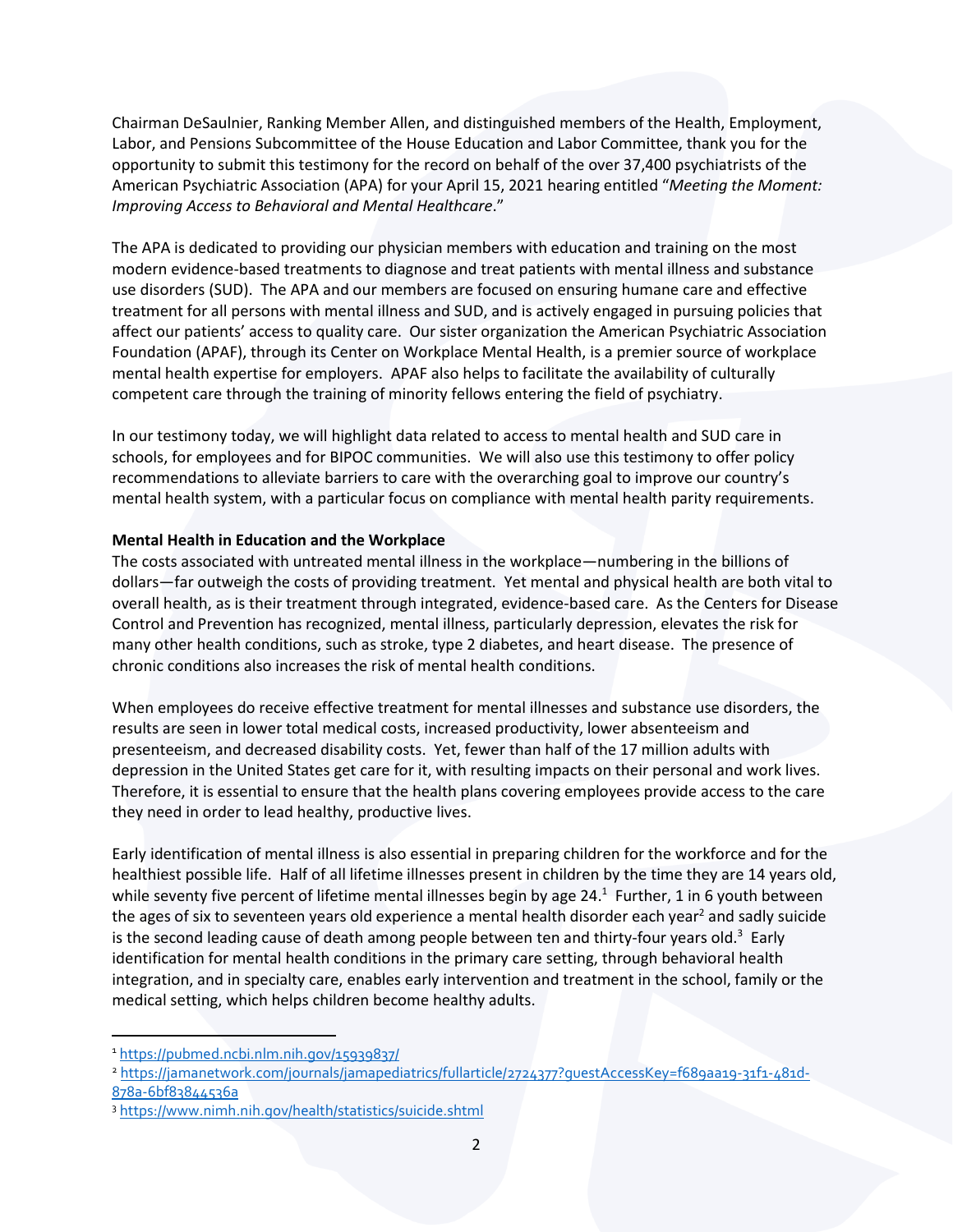In the broader context, we have seen the costs of untreated mental illness for both youth and adults in the concurrent suicide and SUD epidemics that claimed over 300 lives every day prior to the COVID-19 pandemic.<sup>4</sup> The pandemic has exacerbated this crisis, as evidenced by numerous data: roughly 88,000 people died by overdose in the 12-month period ending in August 2020, a 26.8% increase over the previous 12-month period.<sup>5</sup>

#### **Mental Health Parity Law**

In order to reverse these trends, we must first focus on ensuring that people have equitable access to mental health and SUD treatment. Essential to meeting this need is full implementation of the Mental Health Parity and Addiction Equity Act (MHPAEA). The APA applauds the Subcommittee for recognizing this during the 116<sup>th</sup> Congress and is grateful for the invaluable bipartisan assistance of the Education & Labor Committee and other key congressional committees in amending MHPAEA by including language within the Consolidated Appropriations Act, 2021 (CAA). Section 203 of Division BB of the CAA added important new compliance requirements for group health plans and health insurance issuers, and provided new responsibilities for the federal agencies, most notably the Department of Labor (DOL), to enforce the federal parity law.

Of particular note for the Subcommittee are the new requirements for group health plans subject to the Employee Retirement Income Security Act (ERISA) and the new responsibilities of DOL. Group health plans must now perform comparative analyses that demonstrate their compliance with the nonquantitative treatment limitation (NQTL) requirements of MHPAEA and submit them to DOL upon request. NQTLs include prior authorization, provider network design, reimbursement rate setting, and many other treatment limitations. Importantly, under section 203, plans must perform comparative analyses of all NQTLs, as further reinforced by recent guidance issued by DOL.<sup>6</sup>

DOL must request these analyses from plans whenever there is a complaint or a suspected violation involving an NQTL and in any other instances in which DOL deems necessary. DOL is also required to request analyses from at least 20 plans every year, but given the volume of MHPAEA complaints (92 in 2020) it is likely that DOL will need to request far more analyses than that minimum threshold.<sup>7</sup> The Employee Benefits Security Administration (EBSA) within DOL will be responsible for this work.

## **Meeting Federal Compliance Resource Needs**

It is important that the EBSA have the resources and capacity necessary to review plan-submitted comparative analyses and are able to take action to correct violations or collect additional information when the initial analyses provided are insufficient. APA has worked with numerous state regulators that collect and review similar comparative analyses. Reviewing these analyses is a time-intensive process that requires expertise and frequent engagement with insurers to ensure that sufficient information is provided. Special templates and tools must be created to collect the necessary information. Regulatory staff must be trained so that they are aligned in how they are interpreting the dense NQTL language

<sup>5</sup> National Center for Health Statistics. National Vital Statistics System. Retrieved from

<https://www.cdc.gov/nchs/nvss/vsrr/drug-overdose-data.htm>

<sup>4</sup> <https://www.phe.gov/emergency/news/healthactions/phe/Pages/opioids-7April2021.aspx>

<sup>6</sup> Q8, FAQS ABOUT MENTAL HEALTH AND SUBSTANCE USE DISORDER PARITY IMPLEMENTATION AND THE CONSOLIDATED APPROPRIATIONS ACT, 2021 PART 45. Retrieved fro[m https://www.dol.gov/sites/dolgov/files/EBSA/about-ebsa/our](https://www.dol.gov/sites/dolgov/files/EBSA/about-ebsa/our-activities/resource-center/faqs/aca-part-45.pdf)[activities/resource-center/faqs/aca-part-45.pdf](https://www.dol.gov/sites/dolgov/files/EBSA/about-ebsa/our-activities/resource-center/faqs/aca-part-45.pdf)

<sup>7</sup> FY 2020 MHPAEA Enforcement Fact Sheet. Retrieved from [https://www.dol.gov/sites/dolgov/files/EBSA/laws-and](https://www.dol.gov/sites/dolgov/files/EBSA/laws-and-regulations/laws/mental-health-parity/mhpaea-enforcement-2020.pdf)[regulations/laws/mental-health-parity/mhpaea-enforcement-2020.pdf](https://www.dol.gov/sites/dolgov/files/EBSA/laws-and-regulations/laws/mental-health-parity/mhpaea-enforcement-2020.pdf)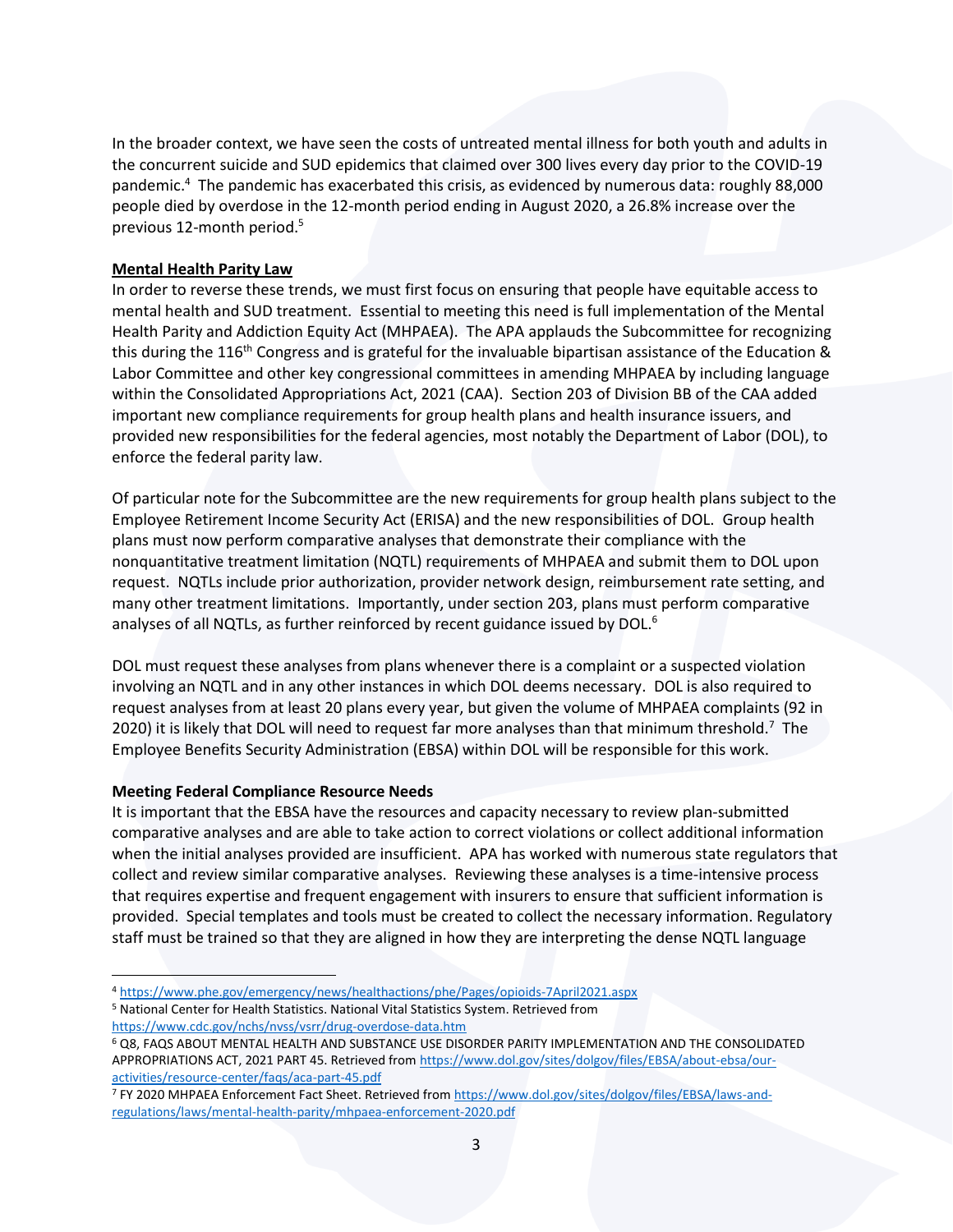from the final rules implementing MHPAEA. Findings of noncompliance must be worded precisely and be firmly grounded within the terminology of the NQTL rules. Providing technical assistance to a plan about what it did that was noncompliant or insufficient can take months. Structuring corrective action plans must be meticulous and provide meaningful and tangible ways for a plan to achieve compliance.

EBSA already faced resource and capacity challenges before new requirements included in the December 2020 CAA were enacted. **Without additional funding, it is unlikely that the EBSA will be able to fulfill these new obligations as Congress intended**. Congress took action last year because there was great concern that plans were not meeting their obligations under MHPAEA, in the face of increasing suicide and overdose deaths. If EBSA is not able to hold plans accountable and implement these new standards, the opportunity to increase access to care and save lives may be lost.

APA recommends that Congress appropriate an additional \$25 million for the EBSA to implement its new responsibilities and ensure that plans are in compliance with the law. This funding would enable EBSA to do the following:

- Hire additional investigators who would focus exclusively on MHPAEA, with special attention on reviewing the comparative analyses and then tailoring investigations of plans based on the information (or lack thereof) within the analyses. Currently EBSA only has 400 investigators whose responsibilities are split among the more than 5 million employee benefit plans. A singular focus on MHPAEA will give investigators the bandwidth to fully immerse themselves in and master the dense and complicated NQTL requirements.<sup>8</sup>
- Hire and retain MHPAEA subject matter expert consultants. While dedicating some investigators solely to parity enforcement will help increase agency expertise, outside subject matter experts in this highly specialized field will be needed to create data collection tools, train numerous agency staff, including the investigators, and help render determinations of compliance or non-compliance on submitted comparative analyses.
- Enhance capacity within EBSA to better tailor investigations and fully investigate plans whose comparative analyses warrant further examination.
- Provide training to benefit advisors who interface with beneficiaries about the new compliance requirements so that they may better inform beneficiaries of their rights.
- Enhance coordination among the 10 DOL regional offices so that there is a uniform approach to understanding and reviewing NQTL analyses.

Given the labor-intensive nature of this specialized compliance work the new responsibilities given to DOL in the CAA will likely require several thousand additional staff hours for adequate and effective implementation.

## **Meeting State Compliance Resource Needs**

APA is also advocating for **additional Congressional action on parity related to the new compliance requirements added by the CAA in the states.** We are supporting the introduction of new legislation that would provide grant funding to state insurance departments for the purposes of implementing the new compliance requirements. While we understand that this legislation may not fall under the

<sup>8</sup> DOL 2020 Report to Congress. Parity Partnerships: Working Together. Retrieved from

[https://www.dol.gov/sites/dolgov/files/EBSA/laws-and-regulations/laws/mental-health-parity/dol-report-to-congress-parity](https://www.dol.gov/sites/dolgov/files/EBSA/laws-and-regulations/laws/mental-health-parity/dol-report-to-congress-parity-partnerships-working-together.pdf)[partnerships-working-together.pdf](https://www.dol.gov/sites/dolgov/files/EBSA/laws-and-regulations/laws/mental-health-parity/dol-report-to-congress-parity-partnerships-working-together.pdf)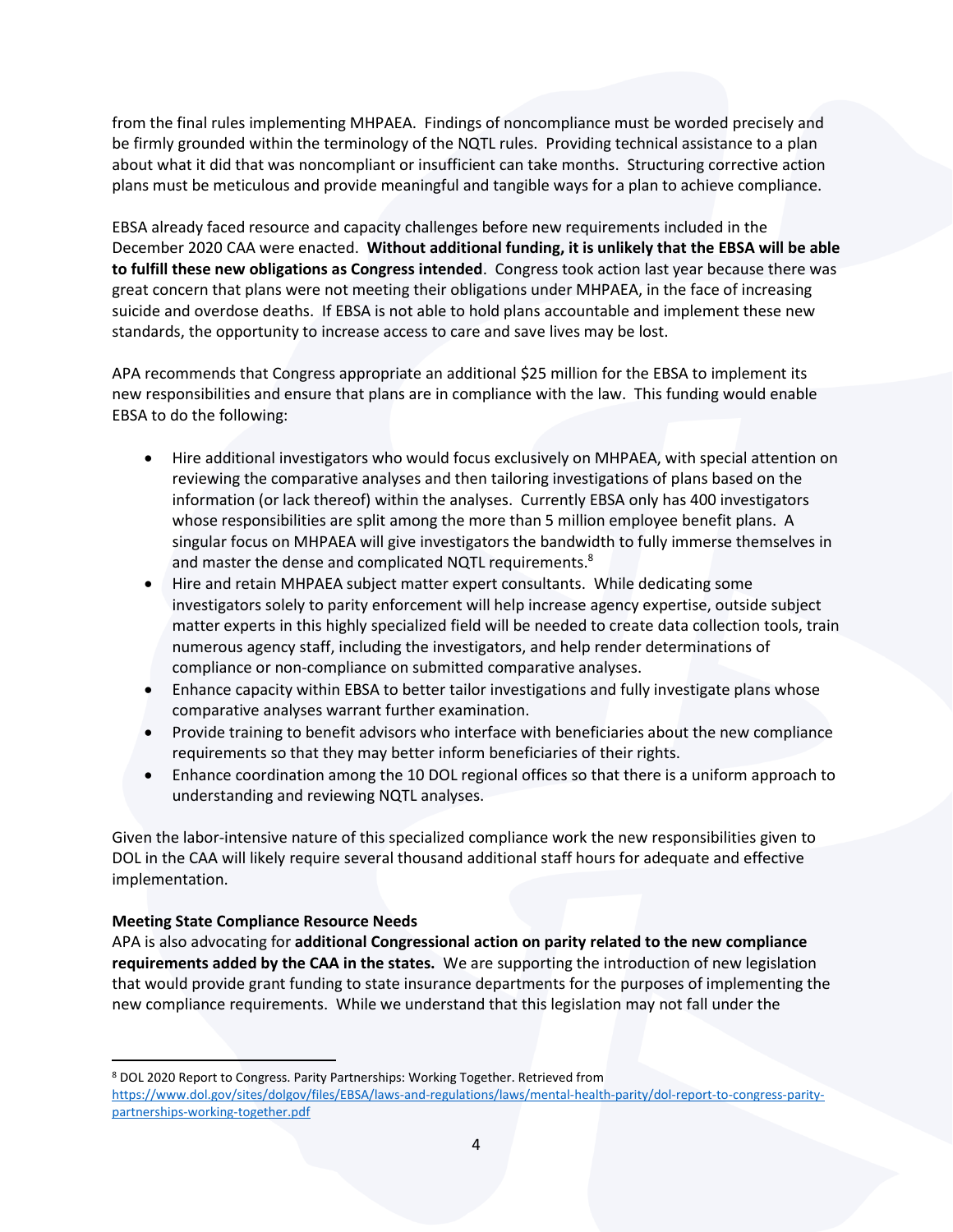jurisdiction of this Subcommittee, or full Committee, APA believes this legislation will likely be of interest to you.

Section 203 of the CAA amended MHPAEA so that all state-regulated health insurance issuers must perform the same comparative analyses that group health plans must complete. State insurance commissioners may request these analyses from issuers, and the issuers must supply them to a requesting commissioner. APA has been working with state regulators and state legislatures in recent years to require issuers to submit comparative analyses to insurance commissioners. Since the beginning of 2018, through either legislative or regulatory means, over 20 states have required issuers to submit comparative analyses nearly identical in structure to those in Section 203. Working with these states in particular is how APA developed insight into how time and labor intensive it can be to collect, review, and act upon these analyses.

**Through this new legislation, APA is advocating that \$50 million in grant funding be made available for state insurance departments to implement the new comparative analysis specifications**. Under the bill, a state would only be eligible to receive grant funding if it requested and reviewed the comparative analyses from issuers. This proposal builds on the precedent set by the Department of Health and Human Services (HHS) in providing such compliance resources to states in 2017 and 2018.<sup>9</sup> Congress essentially gave every insurance commissioner in America new authority to collect comparative analyses from issuers whenever they deem necessary (most state laws and regulatory processes merely created annual reporting of comparative analyses; not reporting upon request). **Without Congressional action, many states will lack the resources and bandwidth to meaningfully review the analyses.**

This is an issue of great bipartisan interest in the states. Over 30 states are participating in the MHPAEA working group at the National Association of Insurance Commissioners.<sup>10</sup> This formal working group was created in early 2020 after informal meetings revealed the high demand for collaboration and information sharing on effectively implementing mental health parity law.

Though access to mental health care and substance use disorder treatment would be much improved if health insurers all came into compliance with MHPAEA, we cannot begin to improve our country's overall mental health without concurrently addressing health disparities.

## **Racial Disparities in Mental Health Care**

The existence of health disparities is a significant problem facing our country that will not be resolved without direct and sustained intervention targeting the root causes. Systemic racism, intergenerational trauma, persistent poverty, a dearth of cultural competency, and criminalization of mental illness in minority populations, among many other causes, have led to a landscape of stark health disparities that is deeply embedded and resistant to change. As the Subcommittee focuses attention on behavioral health, including compliance with MHPAEA and the impact of mental health on overall health, the APA is eager to work with you to identify bold legislative solutions to meaningfully improve health inequities.

<sup>9</sup> Center for Consumer Information and Insurance Oversight. Health Insurance Enforcement and Consumer Protection Grants. Retrieved fro[m https://www.cms.gov/CCIIO/Programs-and-Initiatives/Health-Insurance-Market-](https://www.cms.gov/CCIIO/Programs-and-Initiatives/Health-Insurance-Market-Reforms/Health_Insurance_Enforcement_and_Consumer_Protections-Grants-)[Reforms/Health\\_Insurance\\_Enforcement\\_and\\_Consumer\\_Protections-Grants-](https://www.cms.gov/CCIIO/Programs-and-Initiatives/Health-Insurance-Market-Reforms/Health_Insurance_Enforcement_and_Consumer_Protections-Grants-)

<sup>10</sup> National Association of Insurance Commissioners MHPAEA (B) Working Group of the Regulatory Framework (B) Task Force. Roster. Retrieved from [https://content.naic.org/sites/default/files/inline-files/2021%20B-](https://content.naic.org/sites/default/files/inline-files/2021%20B-MHPAEA%20Working%20Group_0.pdf)[MHPAEA%20Working%20Group\\_0.pdf](https://content.naic.org/sites/default/files/inline-files/2021%20B-MHPAEA%20Working%20Group_0.pdf)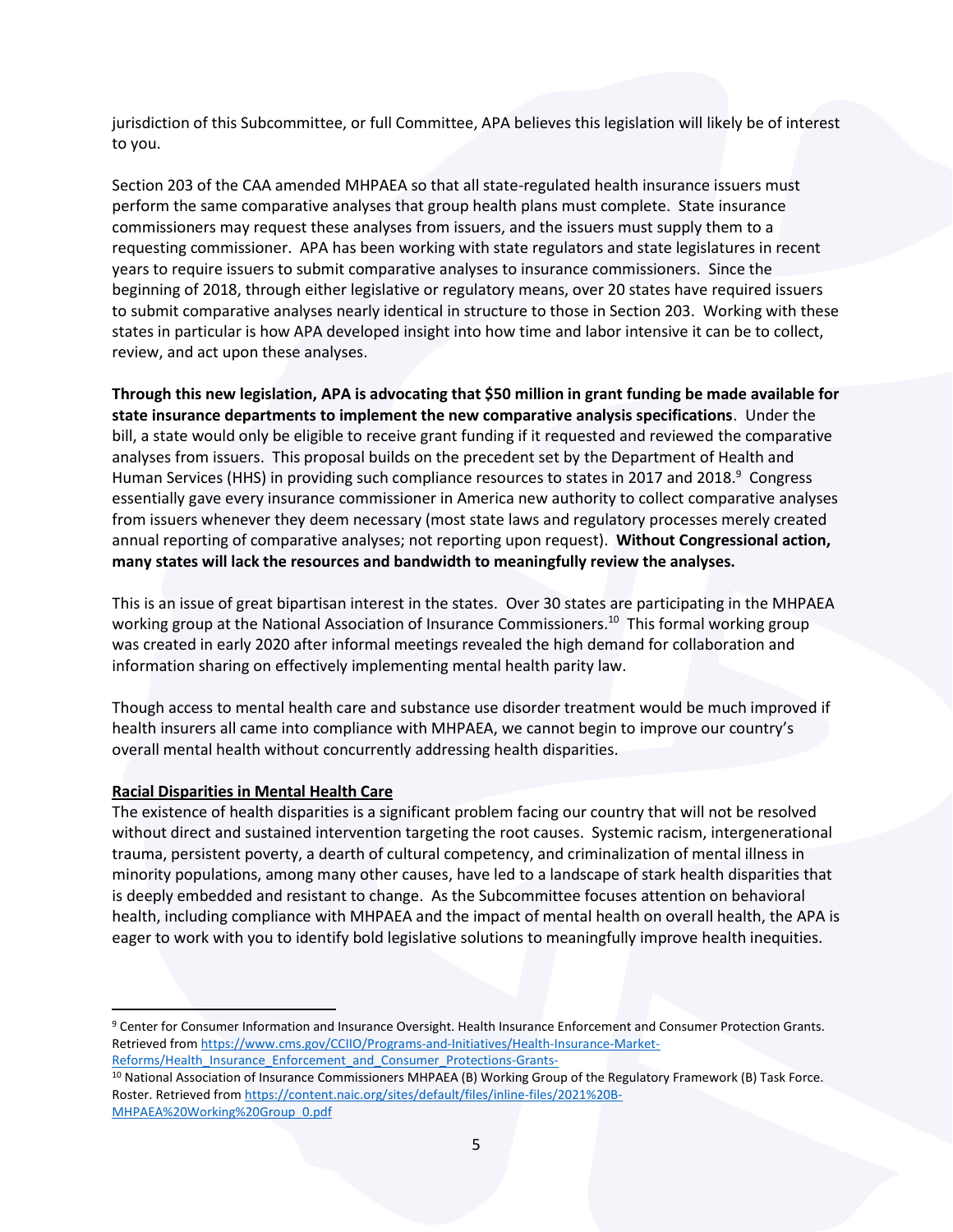The pandemic has laid bare the glaring reality of health and healthcare disparities in our country. Data collected during the pandemic has continually indicated that BIPOC individuals experience disparate health outcomes and experience more insurmountable barriers to accessing mental health and SUD care than their white counterparts. These findings continue to play out in our schools, in the health care system and for employers, alike. While health disparities across the spectrum of health outcomes have been further exposed during COVID-19, the extreme disparities and health inequities related to mental health and SUD have been quite clear.<sup>11</sup>

Denial of necessary mental health and SUD care due to violations of MHPAEA adversely impacts workers and, therefore, their employers. In addition, the long-term adverse impact of structural racism on overall health—physical and mental--is also clear. For example, data show that the COVID-19 virus has disproportionately impacted minority and vulnerable populations, exacerbating the health inequities faced in this country. **A study published on April 6, 2021 in the Lancet found that one-third of individuals diagnosed with COVID-19 developed a neurologic or psychiatric disorder within six months of their diagnosis.** Just as it is in the interest of our society, including employers and workers, to address the COVID-19-specific challenges we have been facing, it is also in our collective interest to intentionally address the racial disparities and health inequities that the pandemic has further exposed.

Cultural competency and disparities in treatment are essential for improving the mental health care of racial/ethnic groups. Compared with the general population, African Americans are less likely to be offered either evidence-based medication therapy or psychotherapy.<sup>12</sup> Physician-patient communication differs for African Americans and whites. One study found that physicians were 23% more verbally dominant and engaged in 33% less patient-centered communication with African American patients than with white patients.<sup>13</sup> African Americans with mental health conditions, particularly schizophrenia, bipolar disorders, and other psychoses are more likely to be incarcerated than whites.<sup>14</sup> Approximately, 19% of Hispanics are uninsured<sup>15</sup> and those who are insured, are more likely to report poor communication with their health provider. Several studies have found that bilingual patients are evaluated differently when interviewed in English as opposed to Spanish and that Hispanics are more frequently undertreated.<sup>16</sup> Native Americans/Alaska Natives experience posttraumatic stress disorder twice the rate of the general population and suicide among Native youth is higher than any other racial/ethnic group. 17, 18

Another barrier to eliminating mental health disparities in underserved communities is the number of mental health practitioners entering the mental health workforce. According to the Health Resources

<sup>11</sup> Shim RS. Mental Health Inequities in the Context of COVID-19. *JAMA Netw Open.* 2020;3(9):e2020104. doi:10.1001/jamanetworkopen.2020.20104. Retrieved from

<https://jamanetwork.com/journals/jamanetworkopen/fullarticle/2770142>

<sup>12</sup> Wang PS, Berglund P, Kessler RC. "Recent care of common mental disorders in the Unites States: Prevalence and conformance with evidence- based recommendations." J Gen Intern Med. 2000. 15(5), 284-292.

<sup>&</sup>lt;sup>13</sup> Johnson R, et al. "Patient race/ethnicity and quality of patient-physician communication during medical visits." Am J Public Health. 2004. 94(12), 2084-90.

<sup>14</sup> U.S. Department of Justice. "Prisoners in 2015." NCJ 250229 (Bureau of Justice Statistics Bulletin). 2016. <https://www.bjs.gov/content/pub/pdf/p15.pdf>

<sup>15</sup> United States Census. American Community Survey. (2019)

[https://data.census.gov/cedsci/table?q=hispanics%20insurance&tid=ACSDT1Y2019.C27001I&hidePreview=false.](https://data.census.gov/cedsci/table?q=hispanics%20insurance&tid=ACSDT1Y2019.C27001I&hidePreview=false)

<sup>&</sup>lt;sup>16</sup> The League of United Latin American Citizens. Latino Health Disparities. [http://lulac.org/programs/health/health\\_disparities/](http://lulac.org/programs/health/health_disparities/) <sup>17</sup> Mental Health America. (2020). Native American Communities and Mental Health.

[https://www.mhanational.org/issues/native-american-communitiesand-mental-health.](https://www.mhanational.org/issues/native-american-communitiesand-mental-health)

<sup>18</sup> Downing, J., & Collier, B. (2020). Native Americans and Mental Health– Seeking Connections Between Historical Trauma, PTSD, Substance Abuse, and Suicide